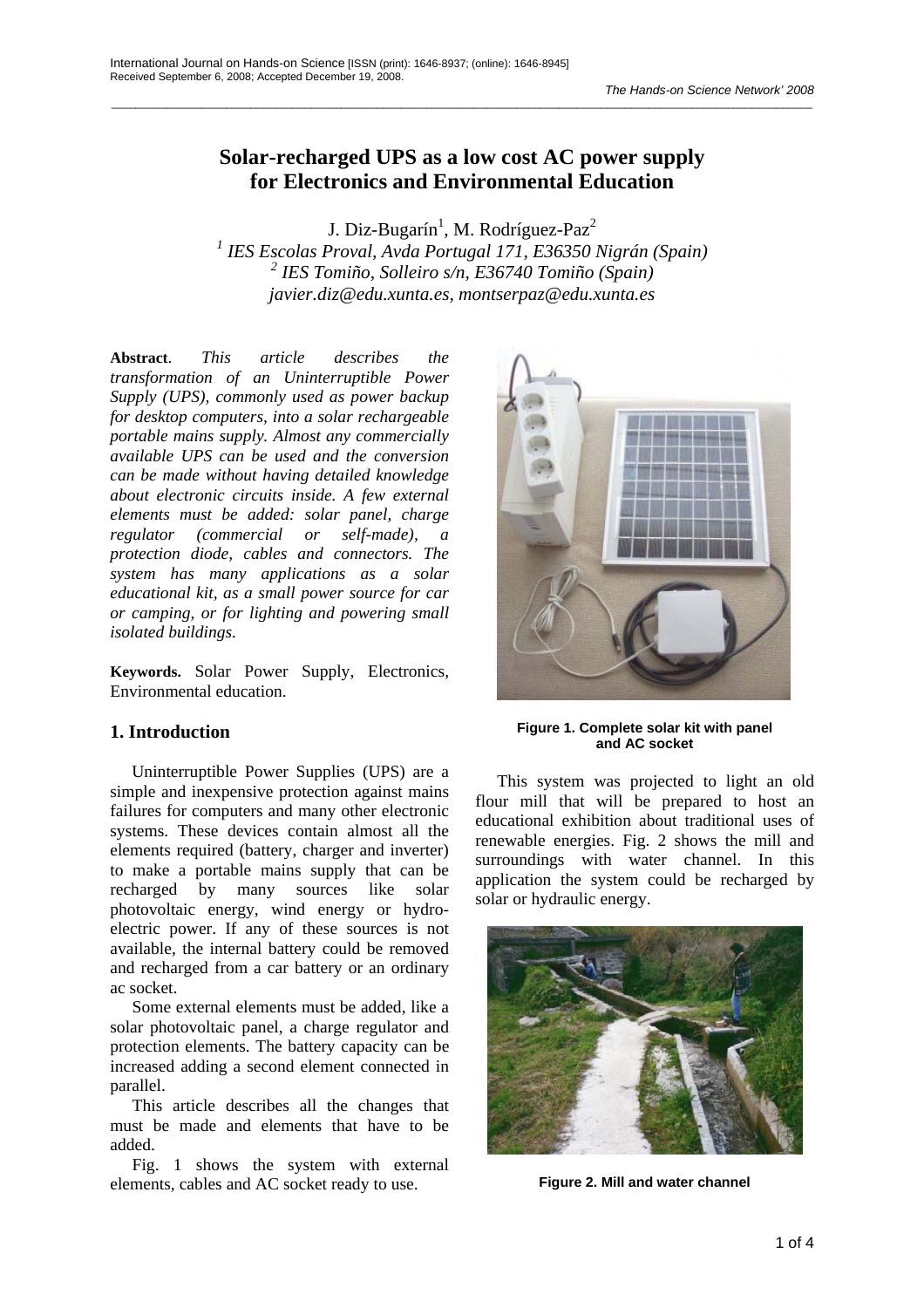## **2. UPS description**

A common UPS (Fig. 3) contains the following elements:

1) Power supply and battery charger that are connected to external ac mains and keep the 12V battery completely charged.

2) Battery (Figs. 4 and 5) of lead-acid type, 12V and 7-12 Ah. A capacity of 7Ah (84Wh) provides about 20 minutes of use of a 200W computer, but at least 8 hours of light with a 10W lamp.

3) Power inverter that receives 12V DC from the battery and provides an output of 230V AC. A typical UPS can deliver a power of 300-1000VA.



**Figure 3. UPS internal schematic** 

These devices are typically connected to the mains all the time, in this situation battery is always fully charged. When there is a mains failure UPS inverter delivers power drawn from the battery to the external load.



**Figure 4. UPS and battery housing** 



**Figure 5. Lead-acid battery** 

In this application UPS is simply disconnected from the mains, and will continue generating power until battery is empty. If the battery can be recharged without reconnecting it to the mains the UPS turns into an independent power source that can be used anywhere.

## **3. UPS modifications**

The following changes have been applied to allow solar recharging, as can be seen in schematic (Fig. 6):

- An external connector must be installed and connected to the battery to allow access and recharging (Fig 7 and 8).

- A solar panel and external regulator must be connected directly to the battery. The solar panel should provide enough energy to recharge the battery (see solar energy calculations section). The regulator can be a commercial type or a selfmade one (see next section).

- A protection diode must be inserted between the battery and external regulator. This diode allows simultaneous working of external and internal recharging and avoids discharge of the battery through the solar panel.





## **4. External regulator**

UPS's have an internal charge regulator to avoid damage to battery. This regulator could be incorporated into the solar recharging system, but unfortunately manufacturers [3] do not provide enough information about internal circuits, so this option must be discarded. For this application a specific regulator was developed based in an integrated circuit of common use in electronics, the voltage regulator LM317 [2]. The circuit is adjusted to obtain an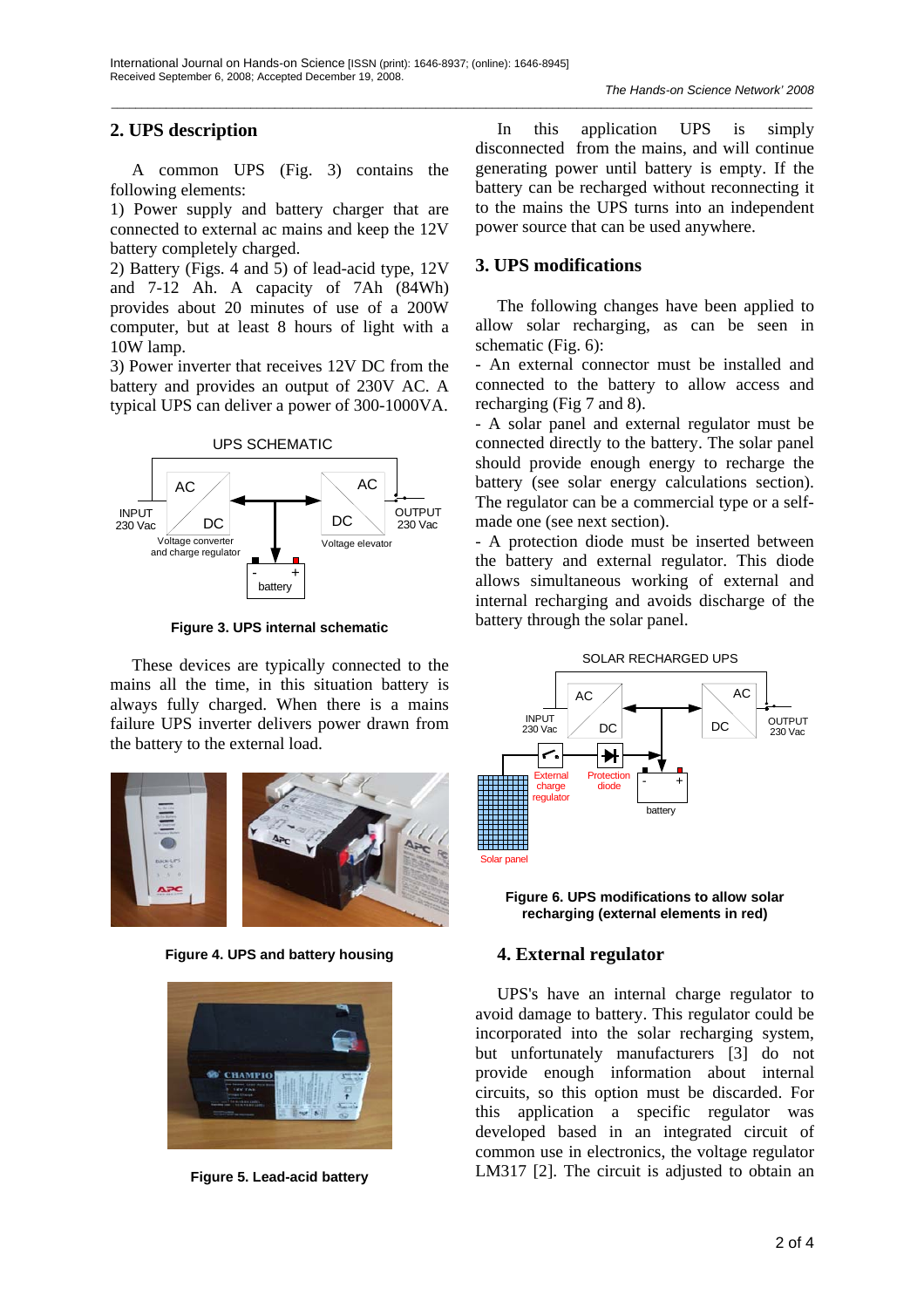output of 14,5V. Fig. 9 shows the schematic of this circuit, that can easily be assembled by electronics students in a typical school workshop. Fig. 10 shows a prototype of regulator inside an outdoor box.



**Figure 7. External recharge connector** 



**Figure 8. Detail of internal connections** 



**Figure 9. Charge regulator schematic** 



**Figure 10. Charge regulator fully assembled** 

#### **5. Final assembly**

To make the final assembly of the system the

following steps must be followed:

1) Solar panel must be connected to the charge regulator input. It can be checked with a multimeter (under direct sunlight).

2) Regulator output must be connected to external battery connector in the UPS (see Fig. 9).

3) UPS output must be connected to an electric appliance (like a low consumption light). A mains socket (schuko or similar) can be mounted at the UPS output to allow different charges to be easily connected and disconnected.

If everything is right the power supply will start generating electric power. If there is enough solar energy to partially recharge the battery every day (see next section) the system will work indefinitely without any external contribution.

### **6. Solar Energy calculations**

As an example of use of this system calculations will be made to light a small building (like a mill) with a few hours of use per week:

- − lights: 1 low consumption bulb (18W)
- − daily use: 2 hours maximum
- energy storage: battery 7Ah, 12V (84Wh)

The daily consumption will be 36Wh, that is lower than the battery capacity. A fully recharged 7Ah battery would provide at least 4h of light. A 12Ah battery would increase this time to 8h.

The amount of average solar energy available in Nigrán, Galicia (Spain) is about 3.9 KWh/m<sup>2</sup>, with a minimum of  $2$  KWh/m<sup>2</sup> in winter and a maximum of 8 KWh/m<sup>2</sup> in summer [5]. Under this conditions a solar panel with a minimum power of 10Wp would provide the required average energy of 39Wh per day. It is recommended to use a higher power panel to ensure enough energy to recharge under most common weather conditions specially in winter. The performance of the system can be also affected by continued periods of rain and clouds, if needed an exact calculation of all this situations should be made.

The battery can also be changed to increase energy storage, or two batteries can be connected in parallel.

The above calculations can be applied to another small electric and electronic devices, many laptops have energy consumptions in the same range as this application.